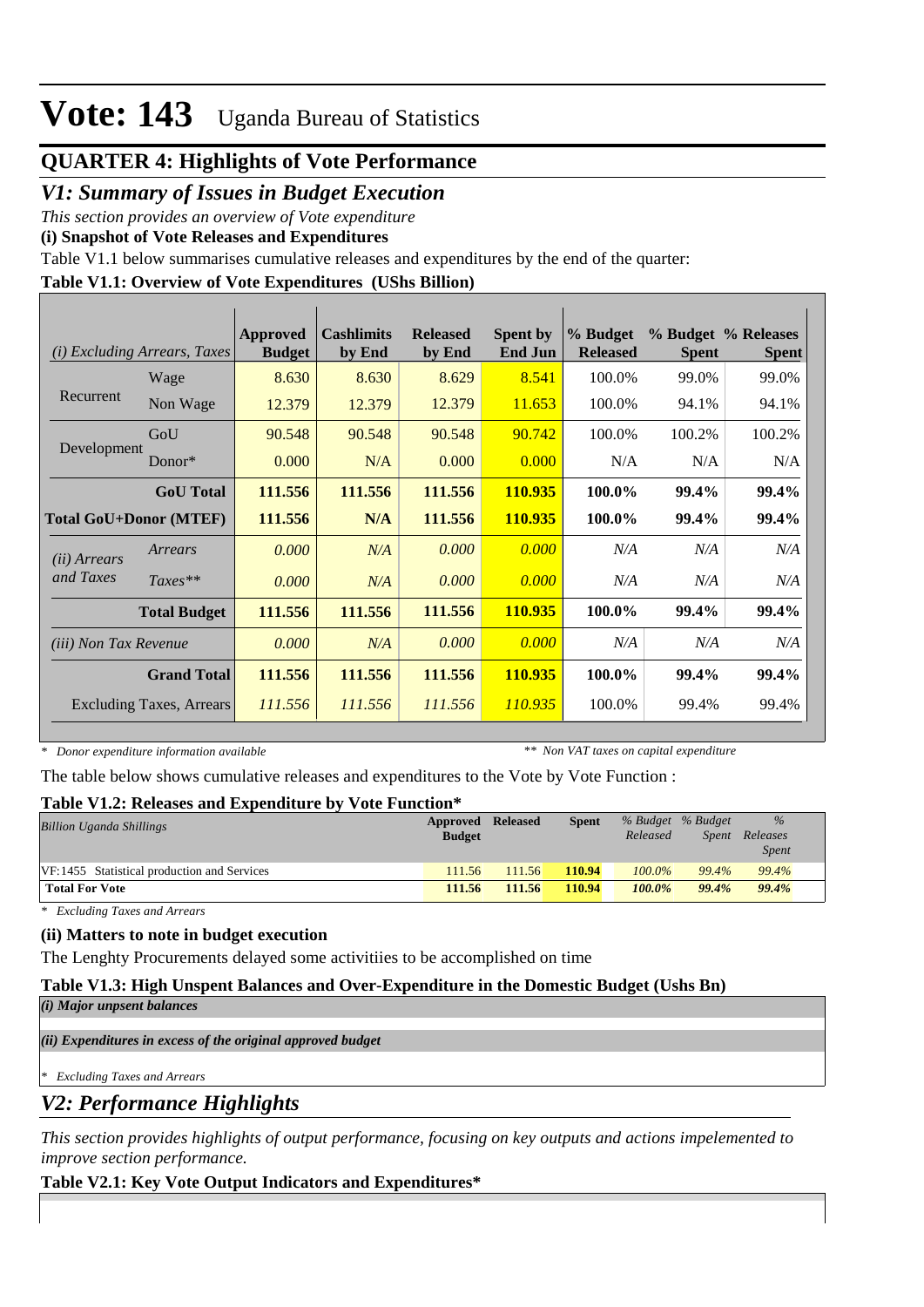## **QUARTER 4: Highlights of Vote Performance**

| Vote, Vote Function<br><b>Key Output</b>                                                                                                                                                                                       | <b>Approved Budget and</b><br><b>Planned outputs</b>                                                                                                                                                                                                                                                                                                                                                                                                                                                                                                       | <b>Cumulative Expenditure</b><br>and Performance                                                                                                                                                                                                                                                                                                                                                                                                                                                                                                                                                                                                      | <b>Status and Reasons for</b><br>any Variation from Plans |
|--------------------------------------------------------------------------------------------------------------------------------------------------------------------------------------------------------------------------------|------------------------------------------------------------------------------------------------------------------------------------------------------------------------------------------------------------------------------------------------------------------------------------------------------------------------------------------------------------------------------------------------------------------------------------------------------------------------------------------------------------------------------------------------------------|-------------------------------------------------------------------------------------------------------------------------------------------------------------------------------------------------------------------------------------------------------------------------------------------------------------------------------------------------------------------------------------------------------------------------------------------------------------------------------------------------------------------------------------------------------------------------------------------------------------------------------------------------------|-----------------------------------------------------------|
| Vote Function: 1455 Statistical production and Services                                                                                                                                                                        |                                                                                                                                                                                                                                                                                                                                                                                                                                                                                                                                                            |                                                                                                                                                                                                                                                                                                                                                                                                                                                                                                                                                                                                                                                       |                                                           |
| <b>Output: 145501</b>                                                                                                                                                                                                          | <b>Economic statistical indicators</b>                                                                                                                                                                                                                                                                                                                                                                                                                                                                                                                     |                                                                                                                                                                                                                                                                                                                                                                                                                                                                                                                                                                                                                                                       |                                                           |
| Description of Performance: Monthly inflation, GDP                                                                                                                                                                             | Estimates, Trade Balance, and<br>Annual Abstracts,<br>- Monthly inflation rates<br>- Monthly Trade Balance<br>- Annual GDP<br>- Quarterly GDP<br>- Annual Statistical Abstract<br>2013<br>- Rebased GDP<br>- Quarterly Key Economic<br>Indicators<br>- Monthly Government Finance<br><b>Statistics</b><br>- Information on Non Profit<br>Institutions<br>- Information from the Real<br><b>Estate Survey</b><br>- Information on International<br>Trade in Services<br>- International Comparison<br>Program and Harmonized<br><b>Consumer Price Index</b> | Monthly inflation, GDP<br>Estimates, Trade Balance, and<br>Annual Abstracts,<br>- Monthly inflation rates<br>- Monthly Trade Balance<br>- Annual GDP<br>- Quarterly GDP<br>- Annual Statistical Abstract<br>2013<br>- Monthly Import & Export Data - Monthly Import & Export Data<br>- Rebased GDP<br>- Quarterly Key Economic<br>Indicators<br>- Monthly Government Finance<br><b>Statistics</b><br>- Information on Non Profit<br>Institutions<br>- Information from the Real<br><b>Estate Survey</b><br>- Information on International<br>Trade in Services<br>- International Comparison<br>Program and Harmonized<br><b>Consumer Price Index</b> | No major variations in the<br>Planned Work                |
| Performance Indicators:                                                                                                                                                                                                        |                                                                                                                                                                                                                                                                                                                                                                                                                                                                                                                                                            |                                                                                                                                                                                                                                                                                                                                                                                                                                                                                                                                                                                                                                                       |                                                           |
| Weekly/monthy statistical<br>indicators: inflation rates,<br>import and exports,<br>government fiannce statistics<br>Quarterly GDP and key<br>economic indicators<br>Annual: GDP, informal cross<br>boarder trade, statistical | 12<br>4<br>1                                                                                                                                                                                                                                                                                                                                                                                                                                                                                                                                               | 12<br>4<br>1                                                                                                                                                                                                                                                                                                                                                                                                                                                                                                                                                                                                                                          |                                                           |
| abstract 2012 and<br>environment statistical data<br>2012                                                                                                                                                                      |                                                                                                                                                                                                                                                                                                                                                                                                                                                                                                                                                            |                                                                                                                                                                                                                                                                                                                                                                                                                                                                                                                                                                                                                                                       |                                                           |
| <b>Output Cost:</b>                                                                                                                                                                                                            | UShs Bn:<br>2.796                                                                                                                                                                                                                                                                                                                                                                                                                                                                                                                                          | UShs Bn:                                                                                                                                                                                                                                                                                                                                                                                                                                                                                                                                                                                                                                              | 2.748 % Budget Spent:<br>98.3%                            |
| Output: 145502                                                                                                                                                                                                                 | <b>Population and Social Statistics indicators</b>                                                                                                                                                                                                                                                                                                                                                                                                                                                                                                         |                                                                                                                                                                                                                                                                                                                                                                                                                                                                                                                                                                                                                                                       |                                                           |
|                                                                                                                                                                                                                                | Description of Performance: Uganda National House hold<br>Survey, Updating Geo Files, &<br>compile Unemployemnt<br>indicators, Digitized<br><b>Enumeration Area level GIS</b><br>layers<br>- Updated EA National<br>Geographic Frame<br>- Revised Integration Socio-<br>Economic Database<br>- Revised Geospatial open-<br>source Web Based Strategy<br>- Information on Urban<br>unemployment rate<br>- Social Statistics on<br>Governance and Crime<br>- Tourism Statistics (Arrivals &<br>Departures)                                                   | Uganda National House hold<br>Survey, Updating Geo Files, &<br>compile Unemployemnt<br>indicators, •Digitized<br><b>Enumeration Area level GIS</b><br>layers<br>- Updated EA National<br>Geographic Frame<br>- Revised Integration Socio-<br>Economic Database<br>- Revised Geospatial open-<br>source Web Based Strategy<br>- Information on Urban<br>unemployment rate<br>- Social Statistics on<br>Governance and Crime<br>- Tourism Statistics (Arrivals &<br>Departures)                                                                                                                                                                         | No Major Variations on<br>Planned Work                    |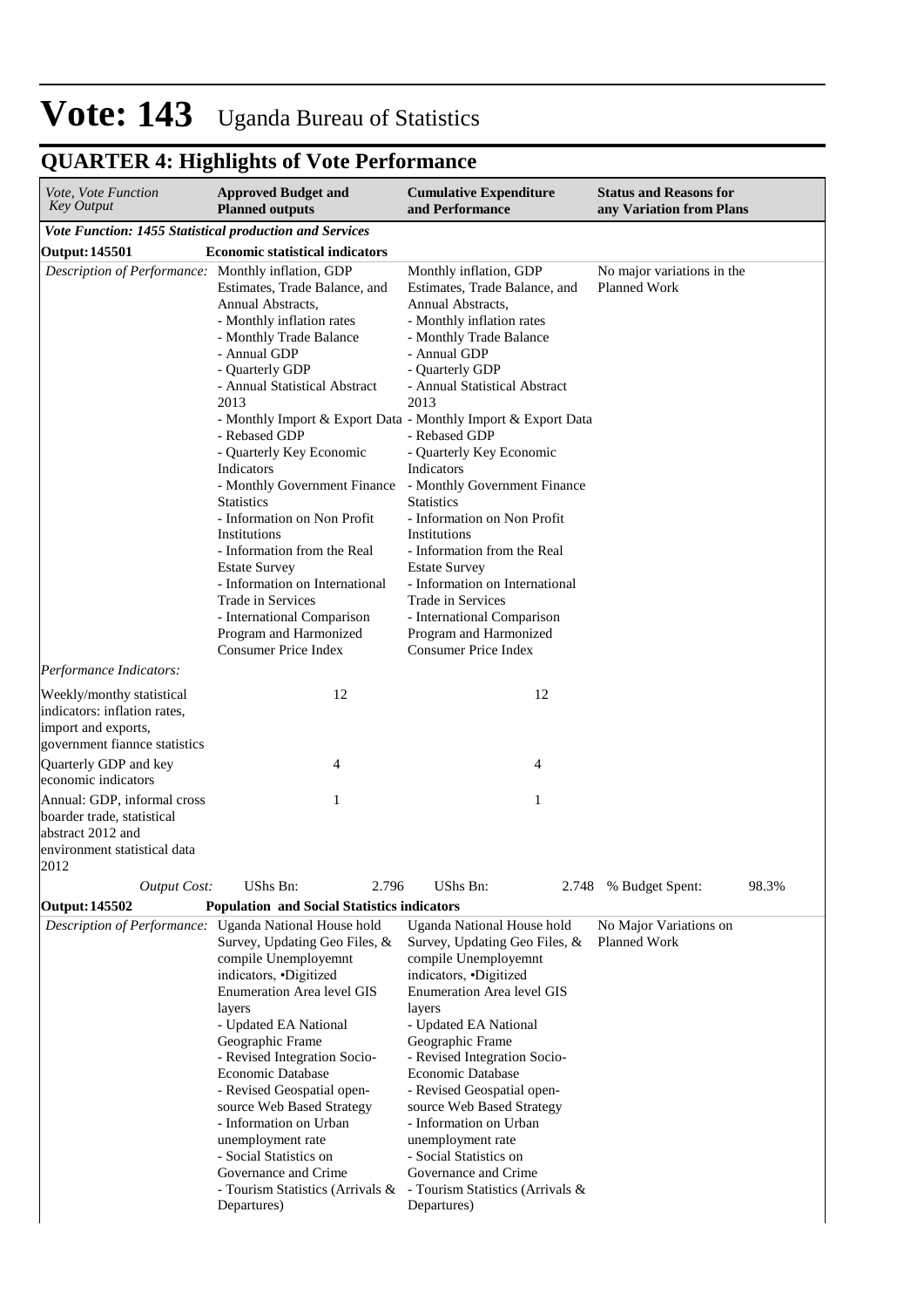## **QUARTER 4: Highlights of Vote Performance**

| Vote, Vote Function<br><b>Key Output</b>                                                                                           | <b>Approved Budget and</b><br><b>Planned outputs</b>                                                                                                                                                                                                                                                                                                                                                                                                                                                                                   | <b>Cumulative Expenditure</b><br>and Performance                                                                                                                                                                                                                                                                                                                                                                                                                                                                                                                        | <b>Status and Reasons for</b><br>any Variation from Plans |
|------------------------------------------------------------------------------------------------------------------------------------|----------------------------------------------------------------------------------------------------------------------------------------------------------------------------------------------------------------------------------------------------------------------------------------------------------------------------------------------------------------------------------------------------------------------------------------------------------------------------------------------------------------------------------------|-------------------------------------------------------------------------------------------------------------------------------------------------------------------------------------------------------------------------------------------------------------------------------------------------------------------------------------------------------------------------------------------------------------------------------------------------------------------------------------------------------------------------------------------------------------------------|-----------------------------------------------------------|
|                                                                                                                                    | - Population Projections<br>- Guidelines for conducting<br><b>Household Surveys</b><br>- Pilot manpower Survey<br>- Information on Uganda<br>National Household Survey<br>- Information on Uganda<br><b>National Panel Survey</b><br>- Survey Reports<br>- Poverty maps<br>- 2014 PHC Preliminary<br>Estimates<br>- Information on the 2014 PHC<br><b>Post Enumeration Survey</b><br>- Information on the National<br>Service Delivery Survey                                                                                          | - Population Projections<br>- Guidelines for conducting<br>Household Surveys<br>- Pilot manpower Survey<br>- Information on Uganda<br>National Household Survey<br>- Information on Uganda<br>National Panel Survey<br>- Survey Reports<br>- Poverty maps<br>- 2014 PHC Preliminary<br>Estimates<br>- Information on the 2014 PHC<br><b>Post Enumeration Survey</b><br>- Information on the National<br>Service Delivery Survey                                                                                                                                         |                                                           |
| Performance Indicators:                                                                                                            |                                                                                                                                                                                                                                                                                                                                                                                                                                                                                                                                        |                                                                                                                                                                                                                                                                                                                                                                                                                                                                                                                                                                         |                                                           |
| preliminery results on the<br>2012 population and housing<br>census                                                                | Yes                                                                                                                                                                                                                                                                                                                                                                                                                                                                                                                                    | Yes                                                                                                                                                                                                                                                                                                                                                                                                                                                                                                                                                                     |                                                           |
| Information on Uganda<br>Demographic and Health<br>Survey and updated Uganda<br>Info Database                                      | Yes                                                                                                                                                                                                                                                                                                                                                                                                                                                                                                                                    | Yes                                                                                                                                                                                                                                                                                                                                                                                                                                                                                                                                                                     |                                                           |
| Information on annual urban<br>unemployment rate                                                                                   | Yes                                                                                                                                                                                                                                                                                                                                                                                                                                                                                                                                    | Yes                                                                                                                                                                                                                                                                                                                                                                                                                                                                                                                                                                     |                                                           |
| <b>Output Cost:</b>                                                                                                                | UShs Bn:<br>94.032                                                                                                                                                                                                                                                                                                                                                                                                                                                                                                                     | UShs Bn:<br>93.871                                                                                                                                                                                                                                                                                                                                                                                                                                                                                                                                                      | 99.8%<br>% Budget Spent:                                  |
| <b>Output: 145503</b>                                                                                                              | <b>Industrial and Agricultural indicators</b>                                                                                                                                                                                                                                                                                                                                                                                                                                                                                          |                                                                                                                                                                                                                                                                                                                                                                                                                                                                                                                                                                         |                                                           |
| Description of Performance: Monthly Survey: Ppi, IoP,                                                                              | Annual Bisiness Inquiry,<br>•Monthly Construction Sector<br>Index compiled quarterly<br>- Monthly PPI and IoP<br>compiled quarterly<br>- Monthly Energy &<br><b>Infrastructure Statistics</b><br>- Monthly Agriculture Producer - Monthly Agriculture Producer<br>prices<br>- Monthly Environmental<br>Statistics and updated Country<br><b>Stat Website</b><br>- Annual Crop Production<br>statistics<br>- Annual Livestock Production<br>- Distributive Trade Statistics<br>- Information from the Annual<br><b>Business Inquiry</b> | Monthly Survey: Ppi, IoP,<br>Annual Bisiness Inquiry,<br>•Monthly Construction Sector<br>Index compiled quarterly<br>- Monthly PPI and IoP<br>compiled quarterly<br>- Monthly Energy &<br><b>Infrastructure Statistics</b><br>prices<br>- Monthly Environmental<br>Statistics and updated Country<br><b>Stat Website</b><br>- Annual Crop Production<br>statistics<br>- Annual Livestock Production<br>- Quarterly Livestock Slaughters - Quarterly Livestock Slaughters<br>- Distributive Trade Statistics<br>- Information from the Annual<br><b>Business Inquiry</b> | No Major variations in the<br>Planned Work                |
| Performance Indicators:                                                                                                            |                                                                                                                                                                                                                                                                                                                                                                                                                                                                                                                                        |                                                                                                                                                                                                                                                                                                                                                                                                                                                                                                                                                                         |                                                           |
| No. of reports on<br>Construction and energy<br>sector statistics compiled<br>No. of Industrial/producer<br>price indices compiled | 12<br>12                                                                                                                                                                                                                                                                                                                                                                                                                                                                                                                               | 12<br>12                                                                                                                                                                                                                                                                                                                                                                                                                                                                                                                                                                |                                                           |
| Report on annual census of<br>business establishment<br>complied                                                                   | Yes                                                                                                                                                                                                                                                                                                                                                                                                                                                                                                                                    | Yes                                                                                                                                                                                                                                                                                                                                                                                                                                                                                                                                                                     |                                                           |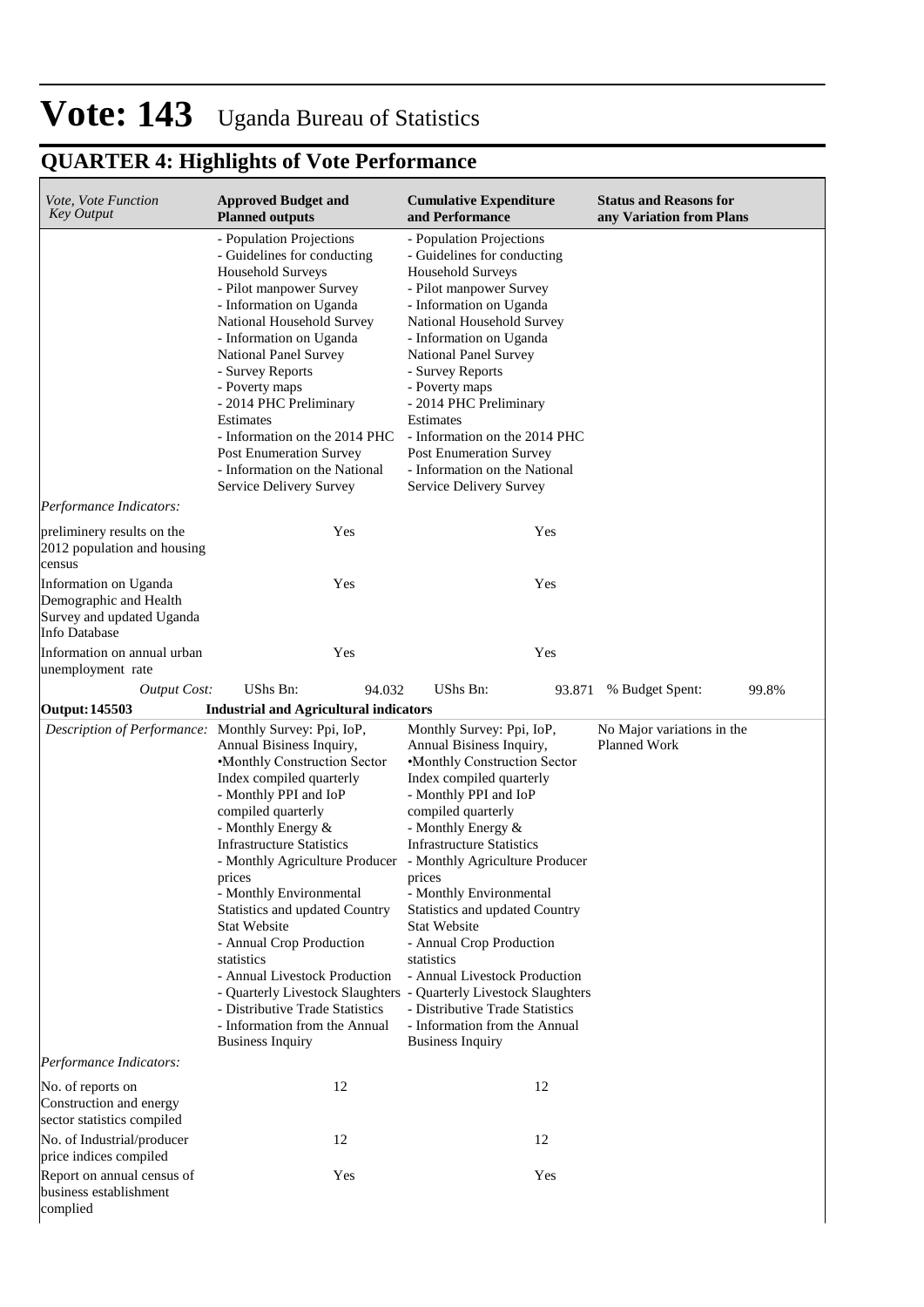## **QUARTER 4: Highlights of Vote Performance**

| Vote, Vote Function<br><b>Key Output</b>                                                                                                                                                                                                                                                                                                                                                                                                                                                                                                                                                                                                                                                                                                                                                                                                                                                                                                                                                                                                                                                                            | <b>Approved Budget and</b><br><b>Planned outputs</b>                                                                                                                                                       | <b>Cumulative Expenditure</b><br>and Performance                                                                                                                                                                                                                                                                                                                                                                                                                                                                                                                                                                                                                                                                                                                                                                                                                                                                                                                                                                                                                  | <b>Status and Reasons for</b><br>any Variation from Plans                                       |
|---------------------------------------------------------------------------------------------------------------------------------------------------------------------------------------------------------------------------------------------------------------------------------------------------------------------------------------------------------------------------------------------------------------------------------------------------------------------------------------------------------------------------------------------------------------------------------------------------------------------------------------------------------------------------------------------------------------------------------------------------------------------------------------------------------------------------------------------------------------------------------------------------------------------------------------------------------------------------------------------------------------------------------------------------------------------------------------------------------------------|------------------------------------------------------------------------------------------------------------------------------------------------------------------------------------------------------------|-------------------------------------------------------------------------------------------------------------------------------------------------------------------------------------------------------------------------------------------------------------------------------------------------------------------------------------------------------------------------------------------------------------------------------------------------------------------------------------------------------------------------------------------------------------------------------------------------------------------------------------------------------------------------------------------------------------------------------------------------------------------------------------------------------------------------------------------------------------------------------------------------------------------------------------------------------------------------------------------------------------------------------------------------------------------|-------------------------------------------------------------------------------------------------|
| <b>Output Cost:</b>                                                                                                                                                                                                                                                                                                                                                                                                                                                                                                                                                                                                                                                                                                                                                                                                                                                                                                                                                                                                                                                                                                 | UShs Bn:<br>2.342                                                                                                                                                                                          | <b>UShs Bn:</b>                                                                                                                                                                                                                                                                                                                                                                                                                                                                                                                                                                                                                                                                                                                                                                                                                                                                                                                                                                                                                                                   | 98.0%<br>2.295 % Budget Spent:                                                                  |
| Output: 145504                                                                                                                                                                                                                                                                                                                                                                                                                                                                                                                                                                                                                                                                                                                                                                                                                                                                                                                                                                                                                                                                                                      |                                                                                                                                                                                                            |                                                                                                                                                                                                                                                                                                                                                                                                                                                                                                                                                                                                                                                                                                                                                                                                                                                                                                                                                                                                                                                                   |                                                                                                 |
| <b>District Statistics and Capacity Building</b><br>Description of Performance: Design and support the<br>development of capacity within<br>local governments to produce,<br>process, analyse and<br>onformation to inform planning<br>and service delivery<br>administration, .Number of<br>statistical training modules<br>revised<br>- Number of Staff managing<br>statistics in selected MDAs and<br>local governments trained<br>- Functional Community<br>Information System (CIS)<br>database developed<br>- Number of districts updating<br>community level data to<br>facilitate public expenditure<br>monitoring and analysis<br>- Community level statistics<br>disseminated in selected HLGs<br>- Technical backstopping<br>conducted in the HLGs to<br>consolidate the CIS<br>implementation<br>- Local Government statistics<br>compiled for the determination<br>of the FY 2014/15 Indicative<br>Planning Figures for the LGs,<br>·CIS New Approach rolled out<br>to 4 Districts<br>- 2 operational Zonal Offices<br>- Information on the Statistics<br><b>Sector Review</b><br>- Information on the |                                                                                                                                                                                                            | Design and support the<br>development of capacity within<br>local governments to produce,<br>process, analyse and<br>onformation to inform planning<br>and service delivery<br>administration, .Number of<br>statistical training modules<br>revised<br>- Number of Staff managing<br>statistics in selected MDAs and<br>local governments trained<br>- Functional Community<br>Information System (CIS)<br>database developed<br>- Number of districts updating<br>community level data to<br>facilitate public expenditure<br>monitoring and analysis<br>- Community level statistics<br>disseminated in selected HLGs<br>- Technical backstopping<br>conducted in the HLGs to<br>consolidate the CIS<br>implementation<br>- Local Government statistics<br>compiled for the determination<br>of the FY 2014/15 Indicative<br>Planning Figures for the LGs,<br>•CIS New Approach rolled out<br>to 4 Districts<br>- 2 operational Zonal Offices<br>- Information on the Statistics<br><b>Sector Review</b><br>- Information on the<br>Professional Services Unit | There was over estimation at the<br>Planning Time. This has been<br>rectified in the FY 2015/16 |
| Performance Indicators:<br>No. Higher Local                                                                                                                                                                                                                                                                                                                                                                                                                                                                                                                                                                                                                                                                                                                                                                                                                                                                                                                                                                                                                                                                         | 1                                                                                                                                                                                                          | 1                                                                                                                                                                                                                                                                                                                                                                                                                                                                                                                                                                                                                                                                                                                                                                                                                                                                                                                                                                                                                                                                 |                                                                                                 |
| Government profiles reports<br>produced and disseminated                                                                                                                                                                                                                                                                                                                                                                                                                                                                                                                                                                                                                                                                                                                                                                                                                                                                                                                                                                                                                                                            |                                                                                                                                                                                                            |                                                                                                                                                                                                                                                                                                                                                                                                                                                                                                                                                                                                                                                                                                                                                                                                                                                                                                                                                                                                                                                                   |                                                                                                 |
| No. Higher Local<br>Government compiling<br><b>District Annual Statistical</b><br>Abstracts                                                                                                                                                                                                                                                                                                                                                                                                                                                                                                                                                                                                                                                                                                                                                                                                                                                                                                                                                                                                                         | 139                                                                                                                                                                                                        | 27                                                                                                                                                                                                                                                                                                                                                                                                                                                                                                                                                                                                                                                                                                                                                                                                                                                                                                                                                                                                                                                                |                                                                                                 |
| No. Districts implementing<br>Community Information<br>System.                                                                                                                                                                                                                                                                                                                                                                                                                                                                                                                                                                                                                                                                                                                                                                                                                                                                                                                                                                                                                                                      | 112                                                                                                                                                                                                        | 47                                                                                                                                                                                                                                                                                                                                                                                                                                                                                                                                                                                                                                                                                                                                                                                                                                                                                                                                                                                                                                                                |                                                                                                 |
| <b>Output Cost:</b>                                                                                                                                                                                                                                                                                                                                                                                                                                                                                                                                                                                                                                                                                                                                                                                                                                                                                                                                                                                                                                                                                                 | UShs Bn:<br>1.458                                                                                                                                                                                          | UShs Bn:<br>1.327                                                                                                                                                                                                                                                                                                                                                                                                                                                                                                                                                                                                                                                                                                                                                                                                                                                                                                                                                                                                                                                 | 91.0%<br>% Budget Spent:                                                                        |
| <b>Output: 145505</b>                                                                                                                                                                                                                                                                                                                                                                                                                                                                                                                                                                                                                                                                                                                                                                                                                                                                                                                                                                                                                                                                                               | National statistical system database maintained                                                                                                                                                            |                                                                                                                                                                                                                                                                                                                                                                                                                                                                                                                                                                                                                                                                                                                                                                                                                                                                                                                                                                                                                                                                   |                                                                                                 |
| Description of Performance:                                                                                                                                                                                                                                                                                                                                                                                                                                                                                                                                                                                                                                                                                                                                                                                                                                                                                                                                                                                                                                                                                         | Designing a back up system,<br>updated UBOS Website and<br>development of the Plan for<br>National Statistical<br>Development, <b>·PNSD</b> Report<br>$(2013-14-2017-18)$<br>- Statistical Research papers | Designing a back up system,<br>updated UBOS Website and<br>development of the Plan for<br>National Statistical<br>Development, <i>·PNSD</i> Report<br>$(2013-14-2017-18)$<br>- Statistical Research papers                                                                                                                                                                                                                                                                                                                                                                                                                                                                                                                                                                                                                                                                                                                                                                                                                                                        | No Major Variations in the<br>Planned Work                                                      |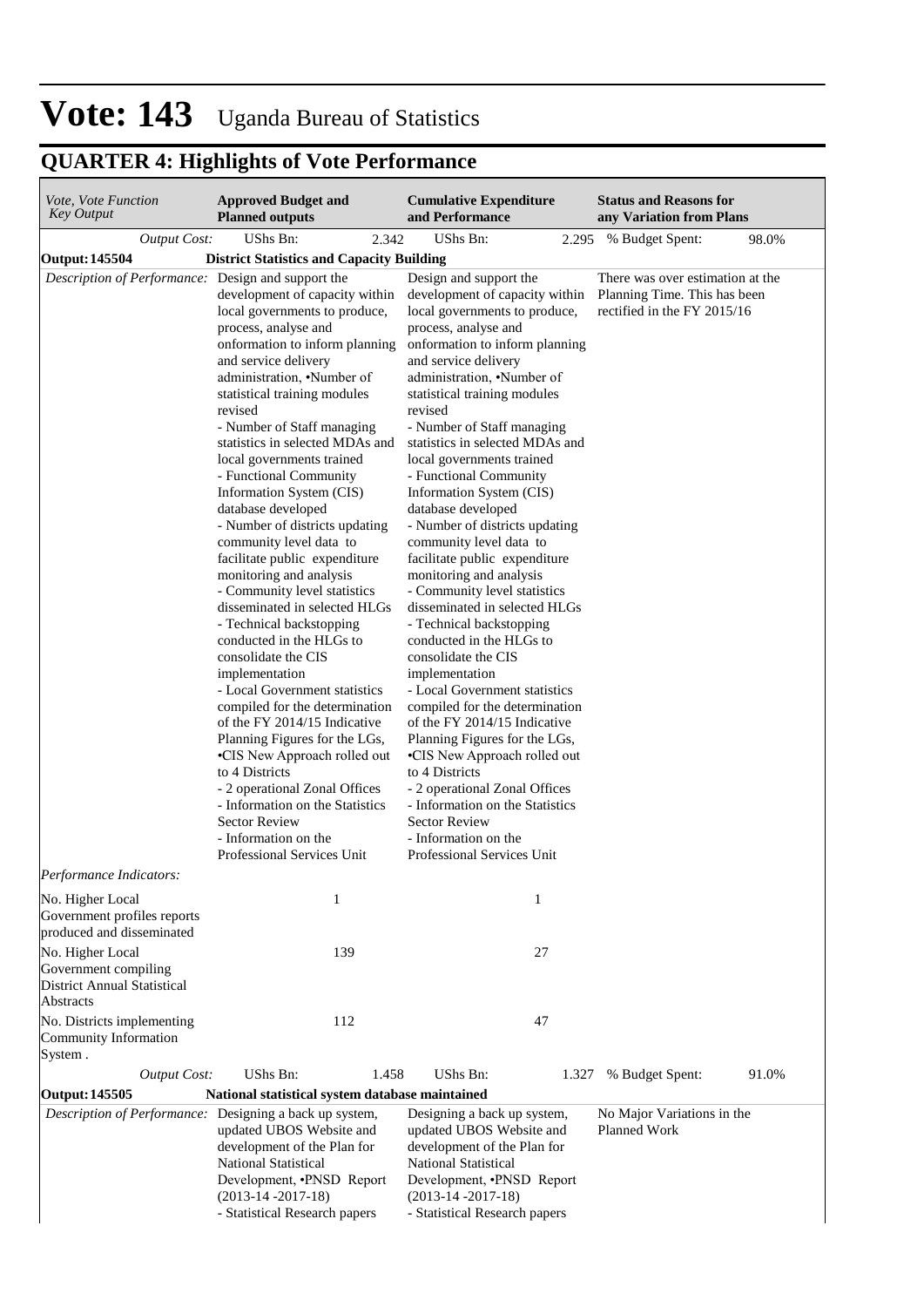## **QUARTER 4: Highlights of Vote Performance**

| Vote, Vote Function<br><b>Key Output</b>        | <b>Approved Budget and</b><br><b>Planned outputs</b>                                                                                                                                                                                                                                                                                                                                                                                                                                          | <b>Cumulative Expenditure</b><br>and Performance                                                                                                                                                                                                                                                                                                                                                                                                                                                                                                                                                                                              | <b>Status and Reasons for</b><br>any Variation from Plans |       |
|-------------------------------------------------|-----------------------------------------------------------------------------------------------------------------------------------------------------------------------------------------------------------------------------------------------------------------------------------------------------------------------------------------------------------------------------------------------------------------------------------------------------------------------------------------------|-----------------------------------------------------------------------------------------------------------------------------------------------------------------------------------------------------------------------------------------------------------------------------------------------------------------------------------------------------------------------------------------------------------------------------------------------------------------------------------------------------------------------------------------------------------------------------------------------------------------------------------------------|-----------------------------------------------------------|-------|
|                                                 | produced<br>mainstreamed in MDAs<br>- Statistical Standard Tools &<br>protocols developed<br>- Statistical Quality<br>Assessments undertaken<br>- Operational and Updated<br><b>UBOS</b> website<br>- IT Infrastructure development<br>- Design of UBOS integrated<br>database<br>- Expand MDAs and support<br>LGs to develop SSPS<br>- Information on Monitoring &<br><b>Evaluation of Programs</b><br>- Information on the User<br><b>Satisfaction Survey</b><br><b>Official Statistics</b> | produced<br>- Gender Statistics Developed $\&$ - Gender Statistics Developed $\&$<br>mainstreamed in MDAs<br>- Statistical Standard Tools &<br>protocols developed<br>- Statistical Quality<br>Assessments undertaken<br>- Operational and Updated<br><b>UBOS</b> website<br>- IT Infrastructure development<br>- Design of UBOS integrated<br>database<br>- Expand MDAs and support<br>LGs to develop SSPS<br>- Information on Monitoring &<br><b>Evaluation of Programs</b><br>- Information on the User<br><b>Satisfaction Survey</b><br>- Information on Certification of - Information on Certification of<br><b>Official Statistics</b> |                                                           |       |
| Performance Indicators:                         |                                                                                                                                                                                                                                                                                                                                                                                                                                                                                               |                                                                                                                                                                                                                                                                                                                                                                                                                                                                                                                                                                                                                                               |                                                           |       |
| <b>Updated National Statistical</b><br>Database | Yes                                                                                                                                                                                                                                                                                                                                                                                                                                                                                           | Yes                                                                                                                                                                                                                                                                                                                                                                                                                                                                                                                                                                                                                                           |                                                           |       |
| operational and updated<br><b>UBOS</b> website  | Yes                                                                                                                                                                                                                                                                                                                                                                                                                                                                                           | Yes                                                                                                                                                                                                                                                                                                                                                                                                                                                                                                                                                                                                                                           |                                                           |       |
| <b>Output Cost:</b>                             | UShs Bn:<br>1.672                                                                                                                                                                                                                                                                                                                                                                                                                                                                             | UShs Bn:<br>1.558                                                                                                                                                                                                                                                                                                                                                                                                                                                                                                                                                                                                                             | % Budget Spent:                                           | 93.2% |
| <b>Vote Function Cost</b>                       | <b>UShs Bn:</b>                                                                                                                                                                                                                                                                                                                                                                                                                                                                               | 111.556 UShs Bn:                                                                                                                                                                                                                                                                                                                                                                                                                                                                                                                                                                                                                              | 110.935 % Budget Spent:                                   | 99.4% |
| <b>Cost of Vote Services:</b>                   | UShs Bn:                                                                                                                                                                                                                                                                                                                                                                                                                                                                                      | 111.556 UShs Bn:                                                                                                                                                                                                                                                                                                                                                                                                                                                                                                                                                                                                                              | 110.935 $%$ Budget Spent:                                 | 99.4% |

*\* Excluding Taxes and Arrears*

There is hope that we are to generate all our statistics as planned now that we have all the resources required

#### **Table V2.2: Implementing Actions to Improve Vote Performance**

| <b>Planned Actions:</b>                                                                                                                                                                 | <b>Actual Actions:</b>                                                                                                                                                                                          | <b>Reasons for Variation</b>            |
|-----------------------------------------------------------------------------------------------------------------------------------------------------------------------------------------|-----------------------------------------------------------------------------------------------------------------------------------------------------------------------------------------------------------------|-----------------------------------------|
| Vote: 143 Uganda Bureau of Statistics                                                                                                                                                   |                                                                                                                                                                                                                 |                                         |
| Vote Function: 1455 Statistical production and Services                                                                                                                                 |                                                                                                                                                                                                                 |                                         |
| Continous Improvement in Data<br>Collection, Analysis and Publication.<br>Dissemination and Statistical awareness.<br>Resource management improvement and<br>organisational development | <b>Continous Improvement in Data</b><br><b>Collection, Analysis and Publication.</b><br><b>Dissemination and Statistical</b><br>awareness. Resource management<br>improvement and organisational<br>development | No Major Variations in the planned work |
| Vote: 143 Uganda Bureau of Statistics                                                                                                                                                   |                                                                                                                                                                                                                 |                                         |
| Vote Function: 1455 Statistical production and Services                                                                                                                                 |                                                                                                                                                                                                                 |                                         |
| Strenghening of statistical publication in<br>all Districts, Ministries and Government<br>Agencies                                                                                      | Strengthen statistical publication by<br>facilitating timely data collection,<br>analysis and dissemination.                                                                                                    | No Major Variations in the planned work |
| Vote: 143 Uganda Bureau of Statistics                                                                                                                                                   |                                                                                                                                                                                                                 |                                         |
| Vote Function: 1455 Statistical production and Services                                                                                                                                 |                                                                                                                                                                                                                 |                                         |
| Coordinating statistical publication in all<br>Districts, Ministries and Government<br>Agencies                                                                                         | Coordinating statistical publication in<br>all Districts, Ministries and Government<br><b>Agencies</b>                                                                                                          | No Major Variations in the planned work |

*V3: Details of Releases and Expenditure*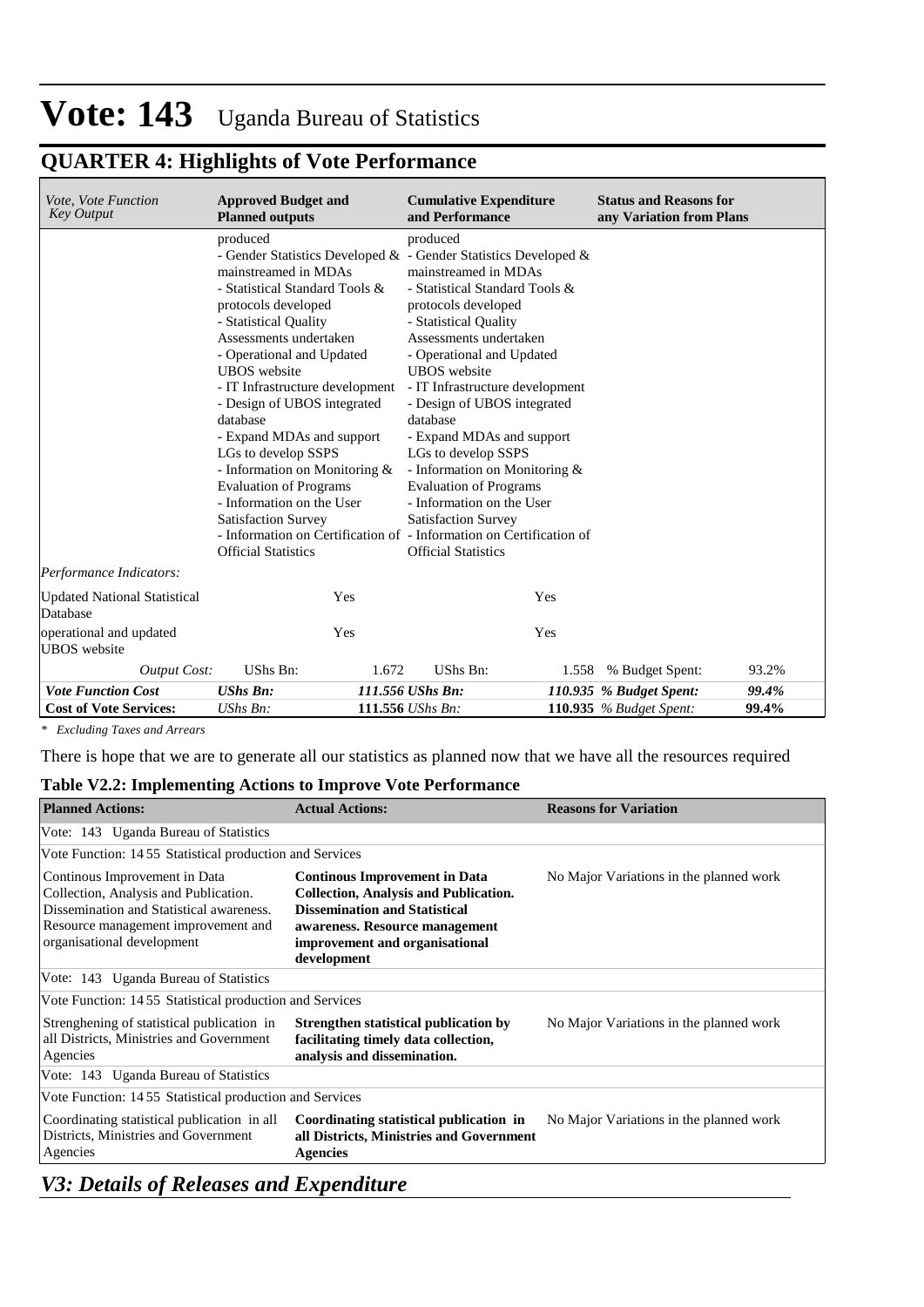## **QUARTER 4: Highlights of Vote Performance**

*This section provides a comprehensive summary of the outputs delivered by the Vote and further details of Vote expenditures by Vote Function and Expenditure Item.*

### **Table V3.1: GoU Releases and Expenditure by Output\***

| <b>Billion Uganda Shillings</b>                                     | Approved      | <b>Released</b> | <b>Spent</b> | $%$ GoU       | $%$ GoU       | $%$ GoU      |
|---------------------------------------------------------------------|---------------|-----------------|--------------|---------------|---------------|--------------|
|                                                                     | <b>Budget</b> |                 |              | <b>Budget</b> | <b>Budget</b> | Releases     |
|                                                                     |               |                 |              | Released      | <i>Spent</i>  | <i>Spent</i> |
| VF:1455 Statistical production and Services                         | 111.56        | 111.56          | 110.94       | 100.0%        | 99.4%         | 99.4%        |
| Class: Outputs Provided                                             | 111.56        | 111.56          | 110.94       | $100.0\%$     | 99.4%         | 99.4%        |
| 145501 Economic statistical indicators                              | 2.80          | 2.80            | 2.75         | $100.0\%$     | 98.3%         | 98.3%        |
| 145502 Population and Social Statistics indicators                  | 94.03         | 94.03           | 93.87        | $100.0\%$     | 99.8%         | 99.8%        |
| 145503 Industrial and Agricultural indicators                       | 2.34          | 2.34            | 2.29         | $100.0\%$     | 98.0%         | 98.0%        |
| 145504 District Statistics and Capacity Building                    | 1.46          | 1.46            | 1.33         | $100.0\%$     | 91.0%         | 91.0%        |
| 145505 National statistical system database maintained              | 1.67          | 1.67            | 1.56         | $100.0\%$     | 93.2%         | 93.2%        |
| 145506 Statistical Coordination and Administrative Support Services | 9.26          | 9.26            | 9.14         | $100.0\%$     | 98.7%         | 98.7%        |
| <b>Total For Vote</b>                                               | 111.56        | 111.56          | 110.94       | 100.0%        | 99.4%         | 99.4%        |

*\* Excluding Taxes and Arrears*

### **Table V3.2: 2014/15 GoU Expenditure by Item**

| <b>Billion Uganda Shillings</b>                           | <b>Approved</b><br><b>Budget</b> | <b>Releases</b> | <b>Expend-</b><br>iture | % Budged<br><b>Released</b> | % Budget<br><b>Spent</b> | %Releases<br><b>Spent</b> |
|-----------------------------------------------------------|----------------------------------|-----------------|-------------------------|-----------------------------|--------------------------|---------------------------|
| <b>Output Class: Outputs Provided</b>                     | 111.56                           | 111.56          | 110.94                  | 100.0%                      | 99.4%                    | 99.4%                     |
| 211102 Contract Staff Salaries (Incl. Casuals, Temporary) | 10.85                            | 10.85           | 10.76                   | 100.0%                      | 99.1%                    | 99.1%                     |
| 211103 Allowances                                         | 0.90                             | 0.90            | 0.94                    | 100.0%                      | 104.2%                   | 104.2%                    |
| 212101 Social Security Contributions                      | 1.13                             | 1.10            | 1.13                    | 97.4%                       | 99.8%                    | 102.4%                    |
| 213001 Medical expenses (To employees)                    | 0.26                             | 0.26            | 0.26                    | 100.0%                      | 97.9%                    | 97.9%                     |
| 221001 Advertising and Public Relations                   | 6.37                             | 6.37            | 6.38                    | 100.0%                      | 100.1%                   | 100.1%                    |
| 221002 Workshops and Seminars                             | 31.46                            | 31.46           | 31.34                   | 100.0%                      | 99.6%                    | 99.6%                     |
| 221003 Staff Training                                     | 0.65                             | 0.65            | 0.59                    | 100.0%                      | 89.5%                    | 89.5%                     |
| 221005 Hire of Venue (chairs, projector, etc)             | 0.02                             | 0.02            | 0.01                    | 100.0%                      | 65.7%                    | 65.7%                     |
| 221007 Books, Periodicals & Newspapers                    | 0.05                             | 0.05            | 0.04                    | 100.0%                      | 86.1%                    | 86.1%                     |
| 221008 Computer supplies and Information Technology (IT   | 2.34                             | 2.34            | 2.10                    | 100.0%                      | 89.7%                    | 89.7%                     |
| 221009 Welfare and Entertainment                          | 0.08                             | 0.08            | 0.06                    | 100.0%                      | 80.4%                    | 80.4%                     |
| 221011 Printing, Stationery, Photocopying and Binding     | 2.71                             | 2.71            | 2.52                    | 100.0%                      | 93.3%                    | 93.3%                     |
| 221012 Small Office Equipment                             | 0.03                             | 0.03            | 0.02                    | 100.0%                      | 62.5%                    | 62.5%                     |
| 221016 IFMS Recurrent costs                               | 0.11                             | 0.11            | 0.07                    | 100.0%                      | 68.6%                    | 68.6%                     |
| 221017 Subscriptions                                      | 0.02                             | 0.02            | 0.01                    | 100.0%                      | 54.4%                    | 54.4%                     |
| 222001 Telecommunications                                 | 0.28                             | 0.28            | 0.26                    | 100.0%                      | 93.8%                    | 93.8%                     |
| 222002 Postage and Courier                                | 0.01                             | 0.01            | 0.01                    | 100.0%                      | 80.2%                    | 80.2%                     |
| 223001 Property Expenses                                  | 0.02                             | 0.02            | 0.02                    | 100.0%                      | 100.0%                   | 100.0%                    |
| 223004 Guard and Security services                        | 0.17                             | 0.17            | 0.15                    | 100.0%                      | 85.6%                    | 85.6%                     |
| 223005 Electricity                                        | 0.45                             | 0.45            | 0.45                    | 100.0%                      | 100.0%                   | 100.0%                    |
| 223006 Water                                              | 0.08                             | 0.08            | 0.08                    | 100.0%                      | 100.0%                   | 100.0%                    |
| 225001 Consultancy Services- Short term                   | 0.02                             | 0.02            | 0.02                    | 100.0%                      | 98.4%                    | 98.4%                     |
| 226001 Insurances                                         | 0.07                             | 0.07            | 0.03                    | 100.0%                      | 40.9%                    | 40.9%                     |
| 226002 Licenses                                           | 0.21                             | 0.21            | 0.19                    | 100.0%                      | 94.2%                    | 94.2%                     |
| 227001 Travel inland                                      | 51.58                            | 51.61           | 51.84                   | 100.1%                      | 100.5%                   | 100.4%                    |
| 227002 Travel abroad                                      | 0.51                             | 0.51            | 0.50                    | 100.0%                      | 97.1%                    | 97.1%                     |
| 227004 Fuel, Lubricants and Oils                          | 0.59                             | 0.59            | 0.59                    | 100.0%                      | 98.9%                    | 98.9%                     |
| 228001 Maintenance - Civil                                | 0.06                             | 0.06            | 0.06                    | 100.0%                      | 100.0%                   | 100.0%                    |
| 228002 Maintenance - Vehicles                             | 0.29                             | 0.29            | 0.27                    | 100.0%                      | 93.7%                    | 93.7%                     |
| 228003 Maintenance – Machinery, Equipment & Furniture     | 0.23                             | 0.23            | 0.23                    | 100.0%                      | 101.8%                   | 101.8%                    |
| <b>Grand Total:</b>                                       | 111.56                           | 111.56          | 110.94                  | 100.0%                      | 99.4%                    | 99.4%                     |
| <b>Total Excluding Taxes and Arrears:</b>                 | 111.56                           | 111.56          | 110.94                  | 100.0%                      | 99.4%                    | 99.4%                     |

#### **Table V3.3: GoU Releases and Expenditure by Project and Programme\***

| Billion Uganda Shillings | Approved Released Spent % GoU |  |
|--------------------------|-------------------------------|--|
|                          |                               |  |

 **Budget**

*% GoU Releases* 

*Budget*